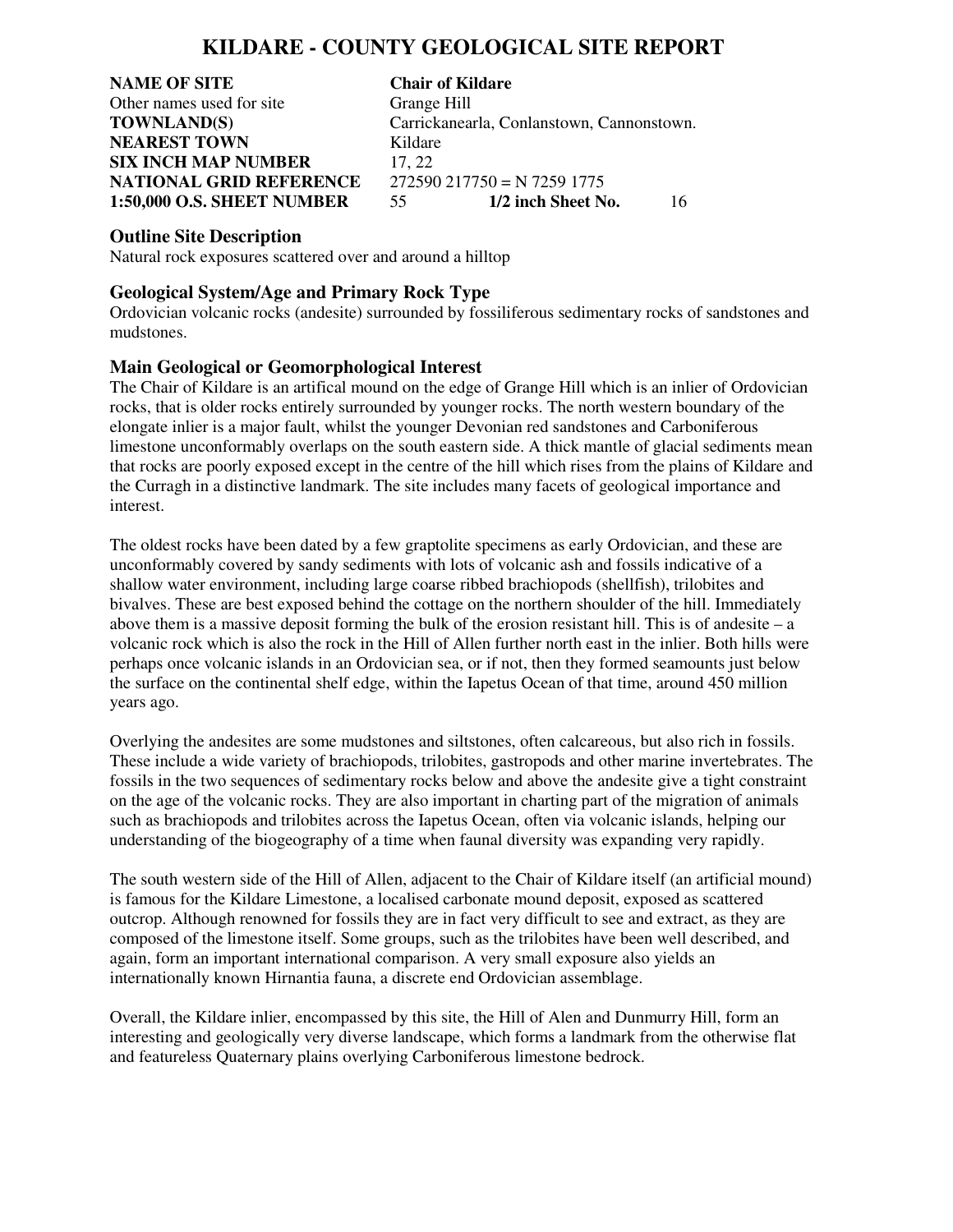#### **Site Importance**

The site is the most important part of the Kildare inlier and will be designated as an NHA for its diverse geology and palaeontology, in a national context.

# **Management/promotion issues**

The site is private farmland and commonage and not accessible without local permission. Fossils are a major interest of the site, but it is not really suitable to promote for this as they are either intractable or unexposed without excavating holes. Previous research (eg Parkes and Palmer 1994) demanded digging of trenches etc to identify fossiliferous localities. They are no longer exposed.



Exposures of the Kildare Limestone Formation  $| \cdot |$  A view of Grange Hill from the Kildare

Limestone summit near the Chair



The mound of the Kildare Limestone Formation from the Chair of Kildare artificial mound



Typical field at Cannonstown in the fossiliferous mudstones, which are only exposed by trenching.